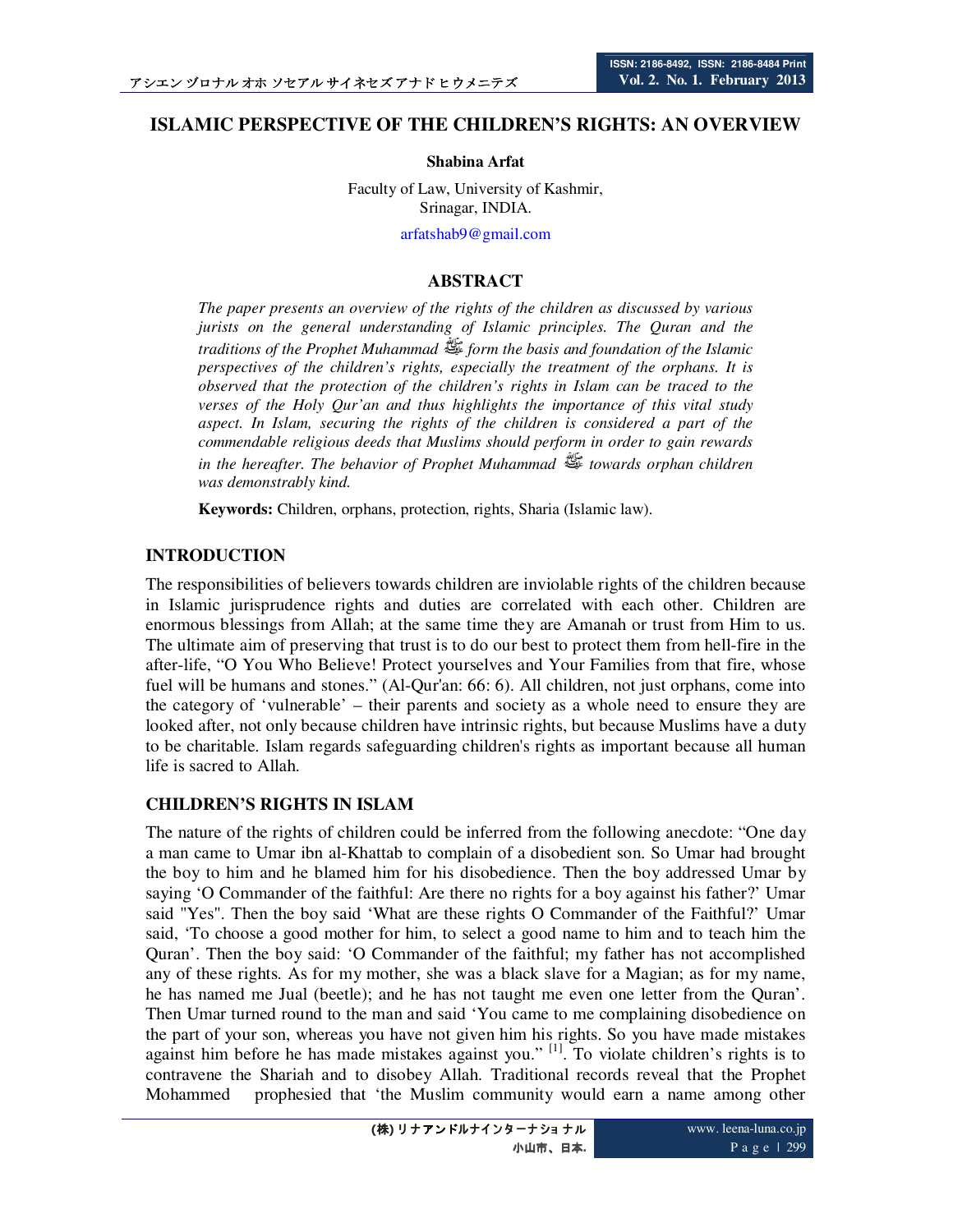communities for its kindness to children'  $^{[2]}$ . Our beloved Prophet taught us that we all are shepherds (responsible) and we all shall be asked about our responsibilities. So, definitely we shall be asked about our children, how much effort did we exert to fulfill their rights, to make them grow up as responsible and educated members of society? Our Prophet also said that righteous children shall remain as on-going charity (sadaqa jariyyah) for us even after our departure from this world and we shall be continuously receiving rewards of their righteous actions while we are in our graves  $^{[3]}$ . Therefore, whatever efforts we put as Muslim parents to raise our children are efforts that we exert for our benefit and salvation-here and hereafter.

In the light of Sharia (Islamic Law); some of the rights of the children are as follows-

# **Right To Noble and Charactered Parents**

One might ask where and when does a child's rights begin? According to the Prophet, it begins before the beginning. The Prophet cautioned us and called upon us to be careful in our choice for spouses. He is reported to have said, "Make a good choice for (your) spouse, for blood will tell" (Ibn Majah). This highlights the effect of heredity on the infant. It is therefore the right of the child to have parents who are affectionate and of noble and righteous character <sup>[4]</sup>. The Prophet of Islam taught us to choose righteous spouses. He told young men to give preference to women who are pious and told guardians of young girls to give preference to those young men who are known for their Deen (religion) and their character. Thus, a man chooses beforehand who shall be the mother of his children. By choosing a good mother for his children, he fulfills a right of his children even before they are born. Islam also discouraged marriage within very close family members, today it is proven medically that marriage within close family members often cause different genetic problems for the child and the child suffers developmentally with respect to physical and intellectual health.

## **Rights of the Unborn Child**

After conception, the rights that Allah has prescribed for unborn children, in the Islamic Law, then take effect. Allah, subhanahu wa ta'ala, describes the persons who kill their children, prior or after their birth, as lost, misguided and ignorant, "Indeed lost are they who have killed their children, from folly without knowledge and have forbidden that which Allah has provided for them, inventing a lie against Allah. They have indeed gone astray and were not guided" (Al-Qur'an: 6:140). This is a clear prohibition against aborting the unborn. The person who aborts a child is punishable by paying 'diyah' reparation, known as algharrah. Based on person's understanding and assessment, some may accept varied reasons for aborting the unborn. However, Allah the All-Mighty has decreed, with His prior Knowledge, the right of the infant for sustenance and He guaranteed such rights. As a result, He soothes the hearts of those who may fear poverty, "And kill not your children for fear of poverty. We provide for them and for you. Surely, the killing of them is a great sin" (Al-Qur'an: 17:31). The father should also do everything in his power to preserve the life of the unborn child, Allah says, "And if they are pregnant, then spend on them till they deliver" (Al-Qur'an: 65:6).

Doing well to the expectant woman is mandatory, even if the mother had committed a crime or an offense against society. Her guardian should delay her punishment so that the unborn will not be affected by it. The evidence used here is the order given by the Prophet to the guardian of the woman, who had committed adultery and was pregnant, to be kind with her (Ibn Majah). The manner of the child's birth is not his sin, "And no soul shall bear the sin of another" (Al-Qur'an: 35:18). No matter how a child comes into the world, all of his rights, including rights for sustenance remain valid under Islamic Law  $^{[5]}$ .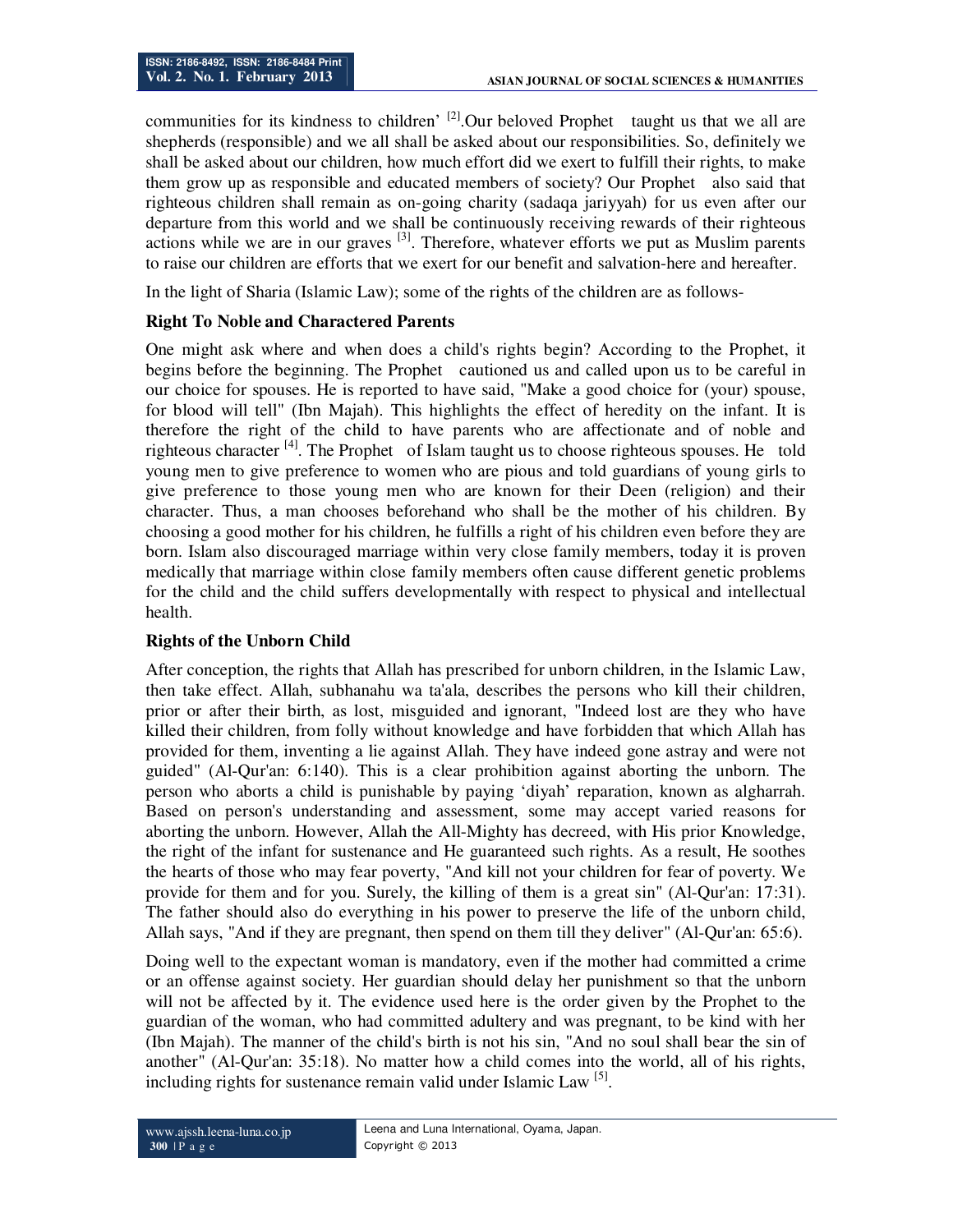## **Right to Nurture**

"The mothers shall give such to their offspring for two whole years, if the father desires to complete the term. But he shall bear the cost of their food and clothing on equitable terms. No soul shall have a burden laid on it greater than it can bear. No mother shall be treated unfairly on account of her child. Nor father on account of his child, an heir shall be chargeable in the same way. If they both decide on weaning, by mutual consent, and after due consultation, there is no blame on them. If ye decide on a foster-mother for your offspring, there is no blame on you, provided ye pay (the mother) what ye offered, on equitable terms. But fear Allah and know that Allah sees well what ye do" (Al-Qur'an:2:233).

Islam has prescribed breast-feeding and commanded that children be breastfed until they attain their full power and strength, for breastfeeding has a great impact on the growth and development of the child.

If the mother is not divorced, she should breastfeed her child as a religious obligation and not because she is the natural mother. If she is divorced then nursing is dealt with as nafaqah (financial support). This is established within the shari'ah. The nafaqah of the child is the responsibility of the father. The father has to give the mother compensation for her nursing. If she refuses to nurse then it becomes incumbent upon the father to find and hire a wet-nurse for the child. However, scholars have made it mandatory upon the mother to nurse her child if the child refuses to be nursed by other than his mother or if the father doesn't have sufficient funds to hire a wet-nurse  $^{[6]}$ .

### **He Right to Life**

As a fundamental principle, Islam has guaranteed the right to live for all human beings except for clearly defined crimes in the shariah due to which a person loses his/her right to live. "For whosoever kills a soul unless for murder or spreading mischief in the land-it would be as if he/she has killed the whole of humankind and whosoever helps to save a soul, it is as if he/she has saved the whole of humankind" (Al-Qur'an: 5:32). Say: "Come, I will rehearse what Allah hath (really) prohibited you from": Join not anything as equal with Him; be good to your parents; kill not your children on a plea of want; - We provide sustenance for you and for them; - come not nigh to shameful deeds. Whether open or secret; take not life, which Allah hath made sacred, except by way of justice and law: thus doth He command you, that ye may learn wisdom" (Al-Qur'an: 6:151).

During the days of ignorance, some people used to kill their children due to superstitions and fear of poverty. Especially a female child was considered a sign of weakness and humiliation for the family, so they used to bury their female children alive. Allah (SWT) has prohibited and condemned this evil practice in the strongest of terms:

"When any one of them is given the good news of a female child, his face turns dark out of deep sorrow and suffers from mental agony. He hides himself from his community due to shame of that news. He thinks-will he let her live in spite of humiliation or shall bury her in the ground. Beware, evil indeed are the decisions that they make" (Al-Qur'an: 16: 58-59).

At any rate whatever the reasons for and the frequency of infanticide, Islam categorically condemned the practice and reaffirmed the infants' right to life and equal life chances. Parents and others used to discriminate between male and female children, with their favours showered on the former. The Quran disproved of this discrimination and admonished parents to receive their infants, male or female, joyfully as the gift of Allah. It reproached those who were disposed to gaiety upon the birth of the baby boy but prune to depression, anxiety or shame if the infant was a baby girl (Al-Qur'an, 16:56-62; 42:49-50; 43:15-19). The Prophet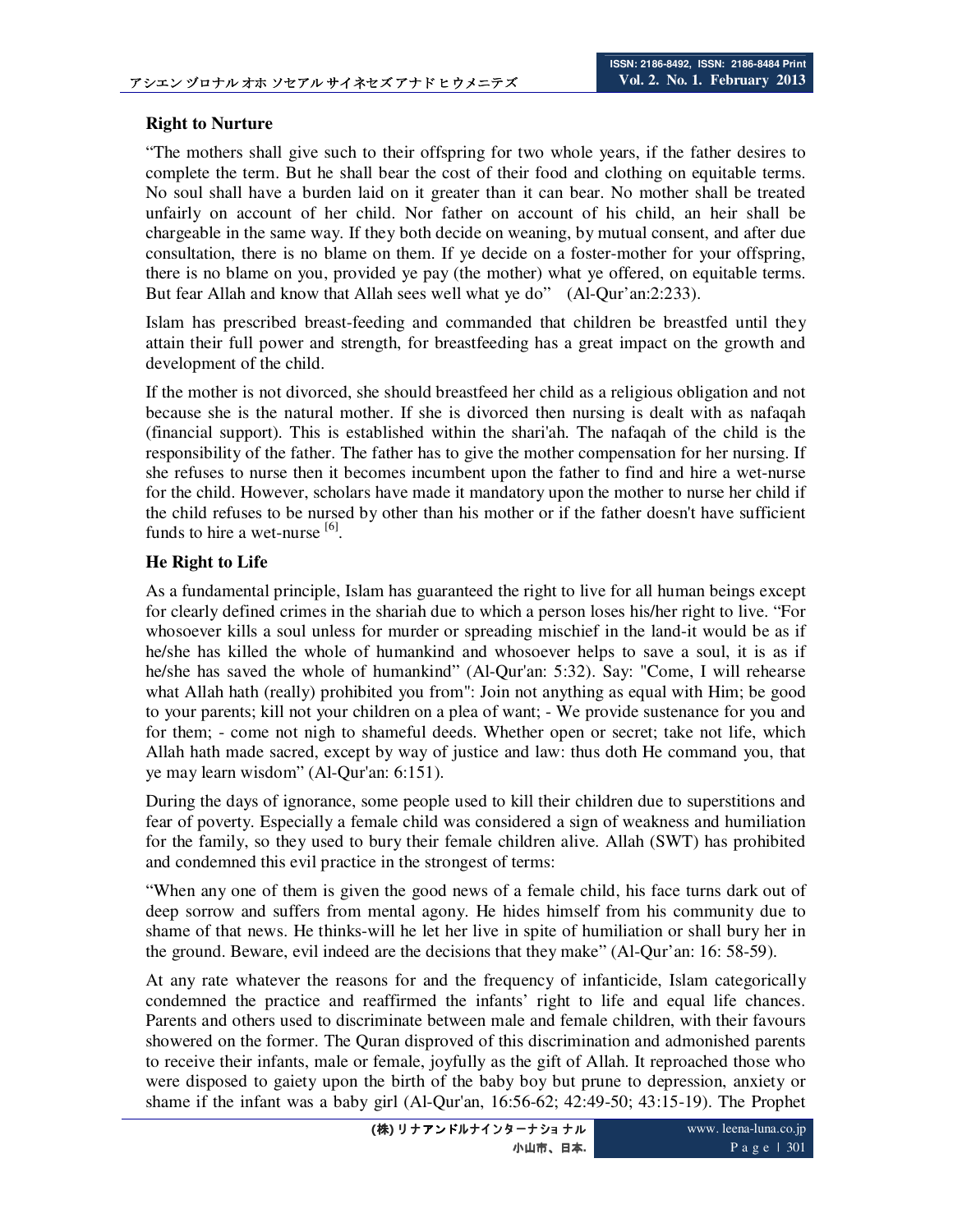showed in words as well as in practice that the birth of the child should be a festive occasion marked with joy, charity, and thankfulness<sup>[7]</sup>.

## **The Child's Right to General Care**

To take good care of child and show compassion toward children is one of the most commendable deeds in Islam. Interest in and responsibility for the child's welfare is question of first priority. According to Prophet's instructions, by the seventh day the child should be given a good name and its head should be shaved, along with all other hygienic measures required for healthy growing. This should be made a festive occasion. At any rate the child's right to care is so inalienable that not even a mother, the closet person to the child, can tamper with it, as the following point indicates. Some jurists argue that, since the mother is the first adult entitled to take charge of the child's nursing and general care, it is her personal obligation to discharge this duty, which she can't relinquish so long as she is fit. Other jurists contend that it is the mother's right to take care of the child, if she surrenders this right, the child shall be placed where its own rights are best safeguarded.

Responsibility for and compassion toward the child is a matter of religious importance as well as social concern whether the parents are alive or deceased, present or absent, known or unknown, the child is to be provided with the optimum care. Whether there are executors or relatives close enough to be held responsible for the child's welfare, they shall be directed to discharge this duty. But if there is no next of kin, care for the child becomes a joint responsibility of the Muslim community, designated officials and commoners a like <sup>[8]</sup>.

## **Right to Lineage**

Islam not only designates rights of children after they are born, but also they have rights before their birth. It is their right to have a legitimate birth (being born from parents who are legally married). Those who give birth to children outside of wedlock deprive these children from that right of theirs and commit a heinous act of oppression upon them. When the child's parents are unknown, no other parent(s) may claim parenthood of the child by way of direct or indirect adoption <sup>[9]</sup>. The Quran states that the adopted children are not the real offspring of the adopters; they must be related to their true procreators when known or knowable. Otherwise they are the brothers in faith and clients of their fellow Muslim (Al-Qur'an: 33:4- 5).

An orphan or other vulnerable children are never to be denied their original identity. By hiding the lineage of the Kafalah child through fictive paternity denies the child the right to know the biological parents and the choice to maintain a relationship with them. There are several other grounds upon which one may argue for a Kafalah child's right to information concerning its identity. These include the need to trace one's genetic lineage for medical purposes, which also forms the basis for the concern associated with incestuous marriages/relationships. As stated earlier, since lineage is considered to be the backbone and most fundamental organising principle in and of Muslim society, arguably the knowledge of one's lineage contributes towards the prevention of incestuous relationships unknowingly developing with a biological sibling<sup>[9]</sup>.

In these days of test-tube babies, ultimately these children are left asking the questions- 'where do I come from and who is my family?' Under Islamic Law, it is the specified right of every child to know the answers to these questions.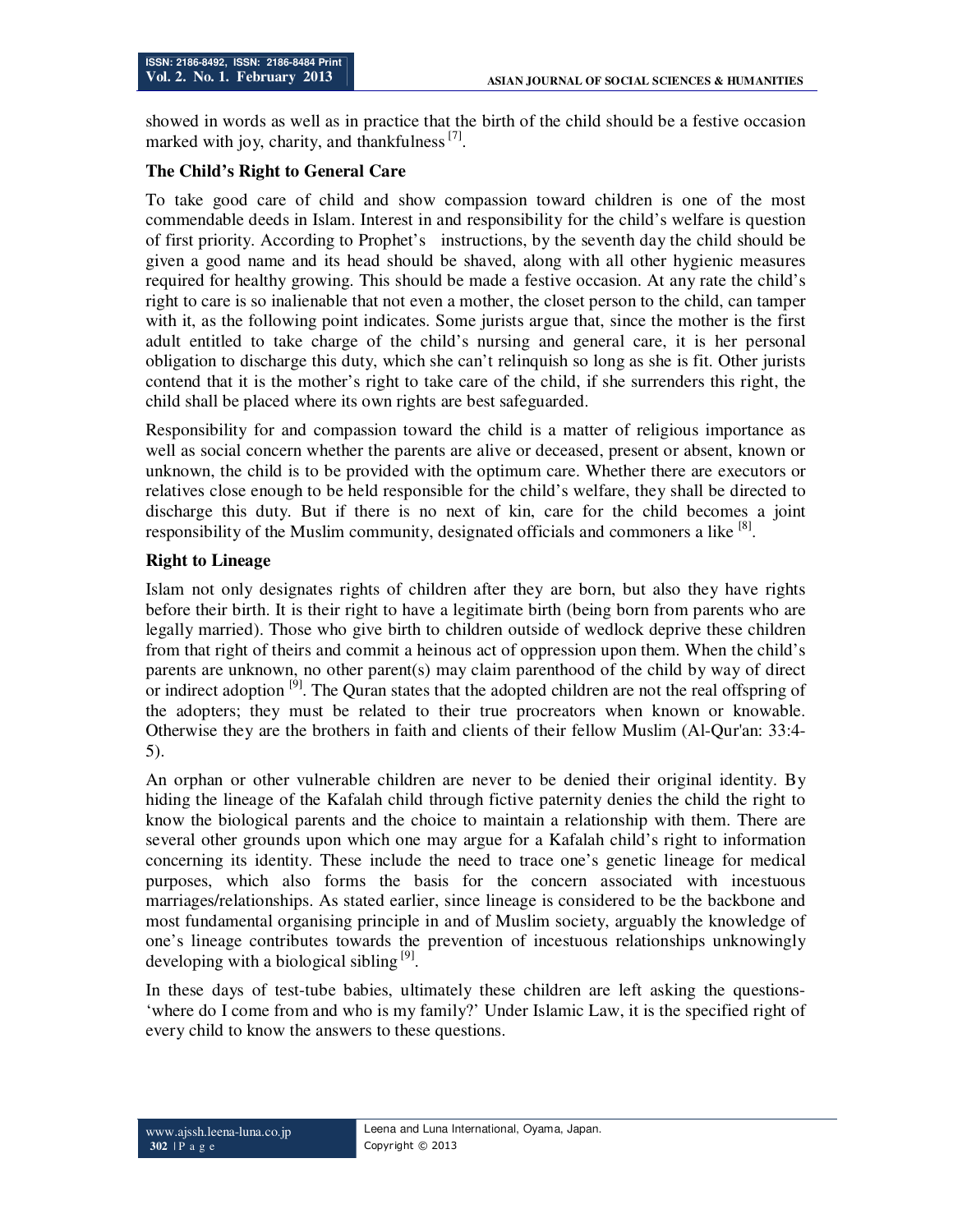### **Child's Right To Socialization [Right Tarbiah]**

Tarbiah is a very comprehensive term. Right tarbiah is a right of children upon their parents, guardians and the Muslim society at large. Some important aspects of tarbiah in the light of Qur'an and Sunnah are as:

The Prophet said, "Order your children for salat when they are seven, discipline them for it when they are ten and separate their beds" (Abu Daud). Parents have to do their best to make sure the wellbeing of their children both here and hereafter. The Prophet said, "It's better to leave your children self-sufficient than to leave them on the mercy of others" (Tirmidhi). Parents will have to work to develop hatred within their children against (Akhlaq Al Dhameemah) all aspects of bad character and to culture within them the love for (Akhlaq Al Hameedah) praised attribute of character. Our children have to internalize Islamic values and principles. Tarbiah in Islam primarily means to let our children know their Creator, inculcate love for The Prophet, faith in hereafter, divine books, angels, prophets and other important aspects of our Deen (way of life). Purification of the soul (Tazkiatun Nafs) is a natural consequence of such tarbiah.

When both the parents are Muslims and fulfill their parental obligations adequately, the child's socialization to Islamic environment will in all probability be successful. Part of their religious responsibility is to raise the child as a Muslim and in the best possible Islamic way. However, they may not, even if they could, impose their religion on the child, which becomes accountable upon reaching the age of majority, usually marked by puberty. By this time the child is presumed to be capable of making responsible decisions .What parents are enjoined to do then is to show the child in words as well as in deeds the Islamic way of life, hoping that this early socialization will be effective in later years. But if the parents do not follow the same religion, the minor child will follow the parent with the better religion. This is tentamous to saying that the child shall follow the father and shall be considered for all practical purposes a Muslim. It is forbidden for the Muslim women to marry a non-Muslim man, but not vice versa, and since Muslims believe their religion to be the "best religious choice", it is evident therefore, that the minor child shall follow the "better" religion and the" better" parent, i.e., Islam and the father respectively $[10]$ .

## **Child's Right to Just and Equal Treatment**

Children are entitled to just and equal treatment. No child should be given priority or any type of preference over the others in terms of gifts, grants, ownership or inheritance. Similarly, all children must be equally treated in terms of kind treatment and good behaviour. An unfair treatment to children may result in bad behaviour towards either or both parents in old age. Any unfair treatment to children may also cause hatred towards one another. This is derived from the Hadith, "Oh, Prophet of Allah! I want you to offer a share to one of my children and I want you to be witness to that. Upon hearing this man's request, the Prophet asked, are you offering the gift to all of your children? The man who asked replied, no. I am not! The Prophet commented – then seeks someone else to witness your gift as I will not witness to an unjust and unfair situation. Be mindful of Allah. Be fair, just and equal in treatment of your children"<sup>[11]</sup>.

#### **Child's Right to Maintenance**

Maintenance generally means the responsibility to spend one's own earning or property for the sustenance of some other person. Here maintenance means making all the arrangements necessary for the sustenance of a child out of one's own pocket. It includes the expenditure for nourishment, health, education and training. Under Islamic law it is the father who is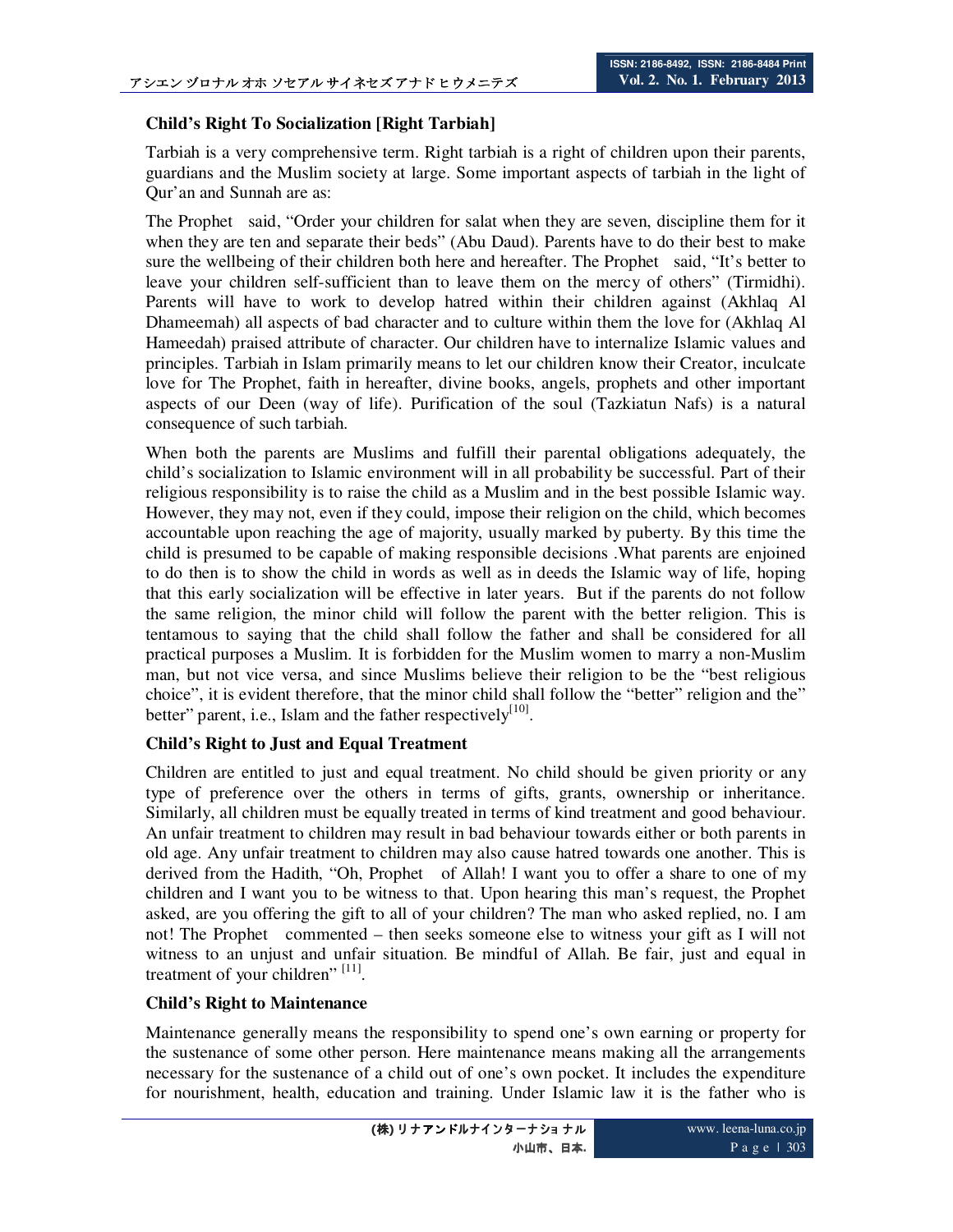responsible to provide maintenance to his children, whether in his own custody or in the custody of someone else. The extent of his liability depends on his financial position and the situation of the child. The daughters are entitled to be maintained till they get married; even if the marriage takes place after attainment of puberty. A male child can claim maintenance from father until he attains puberty. The father is liable to maintain the child even when the child is in the custody of divorced mother. The fathers liability ceases only when he is refused the custody of the child for no justifiable cause .Where the child's separate living is justified the father continues to be liable<sup>[12]</sup>.

In case of orphaned child, the burden shifts to the grand-parents. Where the grand-parents are dead or unable to provide maintenance to the child, the obligation devolves on the collateral relations of the child. However the obligation is restricted to the collaterals within the prohibited degrees of relationship by priority of being entitle to inherit from the child, had the child been dead. The obligation is absolute, even though the child has no property. It is sufficient that they would have been entitled to inherit had there been any property of the child. These relations primarily include uncles and aunts of the child and to provide maintenance to the child, their liability is joint, but proportionate to the share of each in the property of the child had it been dead.

There are certain obligations on which the parents must fulfill irrespective of the child's religious identity. They are responsible for their minor poor children, whether or not these adhere to the same religion as their parents. As long as the child is poor and a minor, it is the fathers' duty to support it. These rights of support and maintenance overrides the fathers desire to have the child adopt the same religion as his own and does not depend the child's particular religious inclinations. But if the child happens to have means, conceivably through gifts, bequests, endowments, etc., then the child's expenses should be drawn from its own resources so long as these are adequate for its material needs [13].

## **Right to Basic Education**

Allah states in the Holy Quran: "Say: Are those equal, those who know and those who do not. It is those who are endured with understanding that receive admonition" (39:9). "Allah provide for you. And when you are told to rise up, (then) rise: Allah will rise up, to (suitable) ranks (and degrees), those of you who believe and who have been granted knowledge. And Allah is well acquainted with all you do" (59:11). Children have the right to education  $^{[14]}$ . A saying attributed to Prophet Muhammad relates: "A father gives his child nothing better than a good education"  $^{[15]}$ . Education in the Islamic society is not a mere right for its individuals. In fact, an Islamic government is required and demanded to prepare and provide, when possible, all means that help individuals in the Islamic society to earn a better education [16]. This concept is based on the Hadith of the Prophet, "Seeking knowledge (better education) is an obligatory on every Muslim (male or female)" [17]. Furthermore, Islam considers seeking a better education as a type of Islamic strife or jihad that the Almighty Allah rewards, the Prophet stated, "He who travels to seek any knowledge is considered as a person who is struggling in jihad for the cause of Allah until he returns (home)<sup>" [18]</sup>. In fact, Islam considers it unlawful to withhold any useful knowledge that one possesses but do not share with others to benefit them, the Prophet says, "Whosoever withholds the dissemination of (a beneficial) knowledge (to others who may need or benefit from it) will be tortured with a harness of fire on the Day of Judgment". <sup>[19]</sup>

From the above it is clear that it is the basic right of every child to get beneficial education. Therefore, it is the duty of parents to educate their wards. So far as the parentless or neglected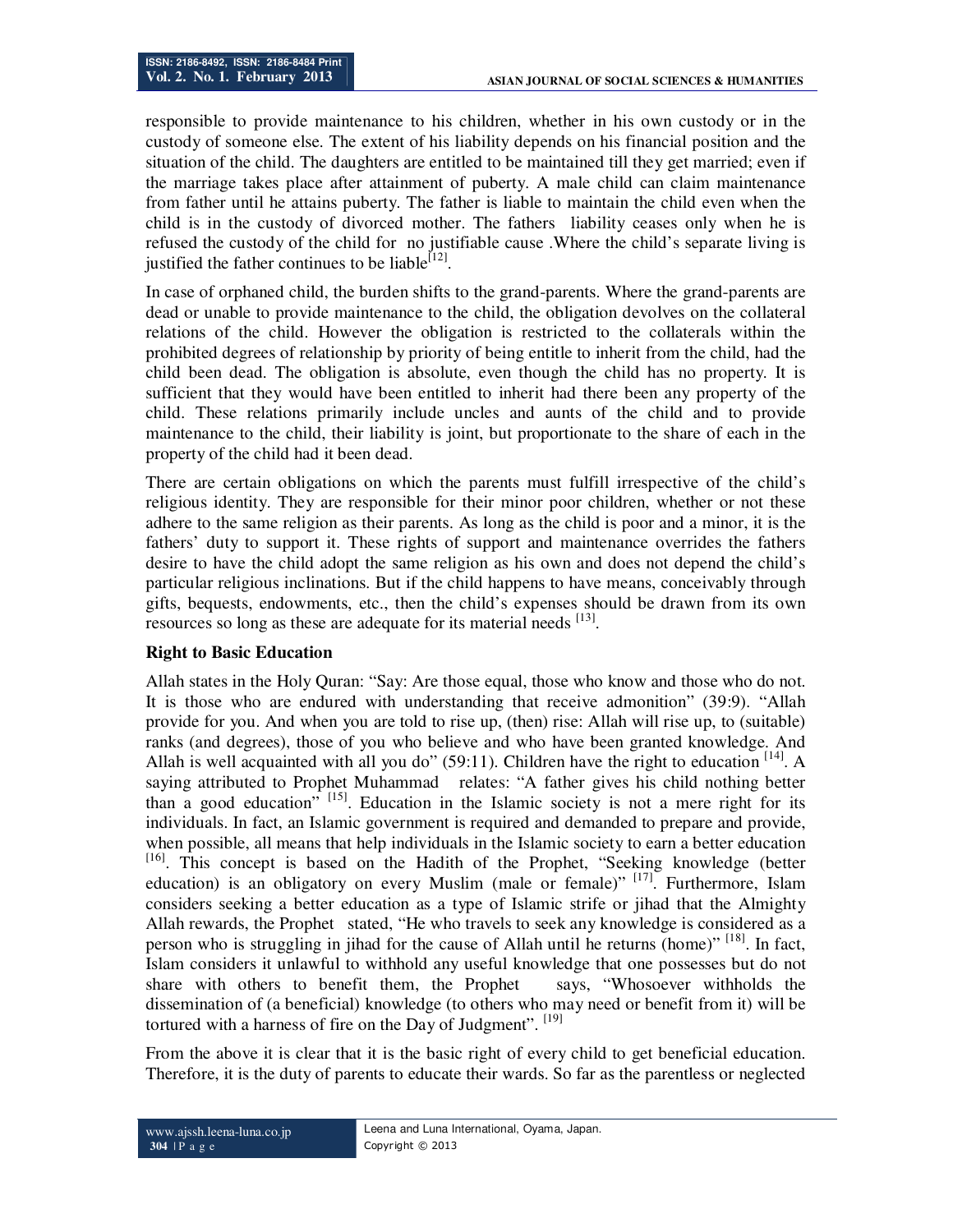children are concerned, Islamic state is under an obligation to provide every possible facility for the same.

#### *Rights of Orphans*

In the Islamic faith, all children have various rights. These rights don't end when children become orphans, whose caregivers are primarily responsible for protecting orphans and instilling the values of the Qur'an and an appropriate reverence for Allah. In the sense that the key posture toward orphans should be kindness, orphans belong to the entire community, and everyone takes responsibility for their welfare. According to Cherryl Floyd<sup>[20]</sup> despite common misunderstandings about the Islamic faith, one thing is certain: Muslim orphans are not ever in a position to be alone.

In addition to above mentioned rights of the children, Sharia prescribes certain directives upon Muslim ummah which in turn are special rights of orphans. The Qur'an has referred to the welfare of the orphans and to the attitude of kindness and affection that should be adopted towards them at various places. They can be summarized as follows-

- 1. Guardians of the orphans should return their wealth to them and should not think of devouring it themselves. They should know that unjustly consuming the wealth of orphans is like filling one's belly with fire. Furthermore, this will lead them to the fire of Hell in the Hereafter. So no one should try to swap his poor merchandise and assets for their good ones. Neither should a person try to benefit from their wealth while mixing it with his own feigning administrative ease. If such intermingling needs to be done, then it should only be for the orphans' welfare and well-being and not to usurp their wealth.[21]
- 2. Protecting the orphans' wealth and safeguarding their rights are significant responsibilities. If it becomes difficult to fulfill these responsibilities alone, and people think that ease and facility can be created by involving the mothers of the orphans, then they can marry the lawful among them. Their number should not exceed four. However, such multiple marriages should only be resorted to if a person is able to deal justly with the wives. If they think that they would not be able to do so, then even for an objective as noble as welfare of the orphans they should not marry more than once. Justice should always reign supreme. Moreover, while entering into marriage, the mothers of the orphans should also be given mahr (dower) just as other women are given. The pretext that marriage has been contracted with them for the welfare of their own children is not acceptable in this regard. However, if such a mother gladly forgoes a portion, or all, of the mahr amount, then of course this generosity can be accepted.
- 3. Wealth is a means of sustenance and subsistence for people. It should not be wasted. Consequently, the directive of returning to orphans their money should be carried out when they reach maturity and are able to properly manage their wealth. Prior to this, it should remain in the protection of their guardians, who should continue to judge the orphans regarding their ability to manage and handle daily affairs. In this interim period, however, the orphans' needs and welfare should be provided for.
- 4. Although the shares of the heirs to a deceased are fixed, yet if at the time of distribution of inheritance some close relatives, orphans or poor people are present, then even though they may not have any legal right in the inheritance, they should be given something and be spoken to in a befitting manner at their departure. On such occasions, a person should always keep in mind that his own children can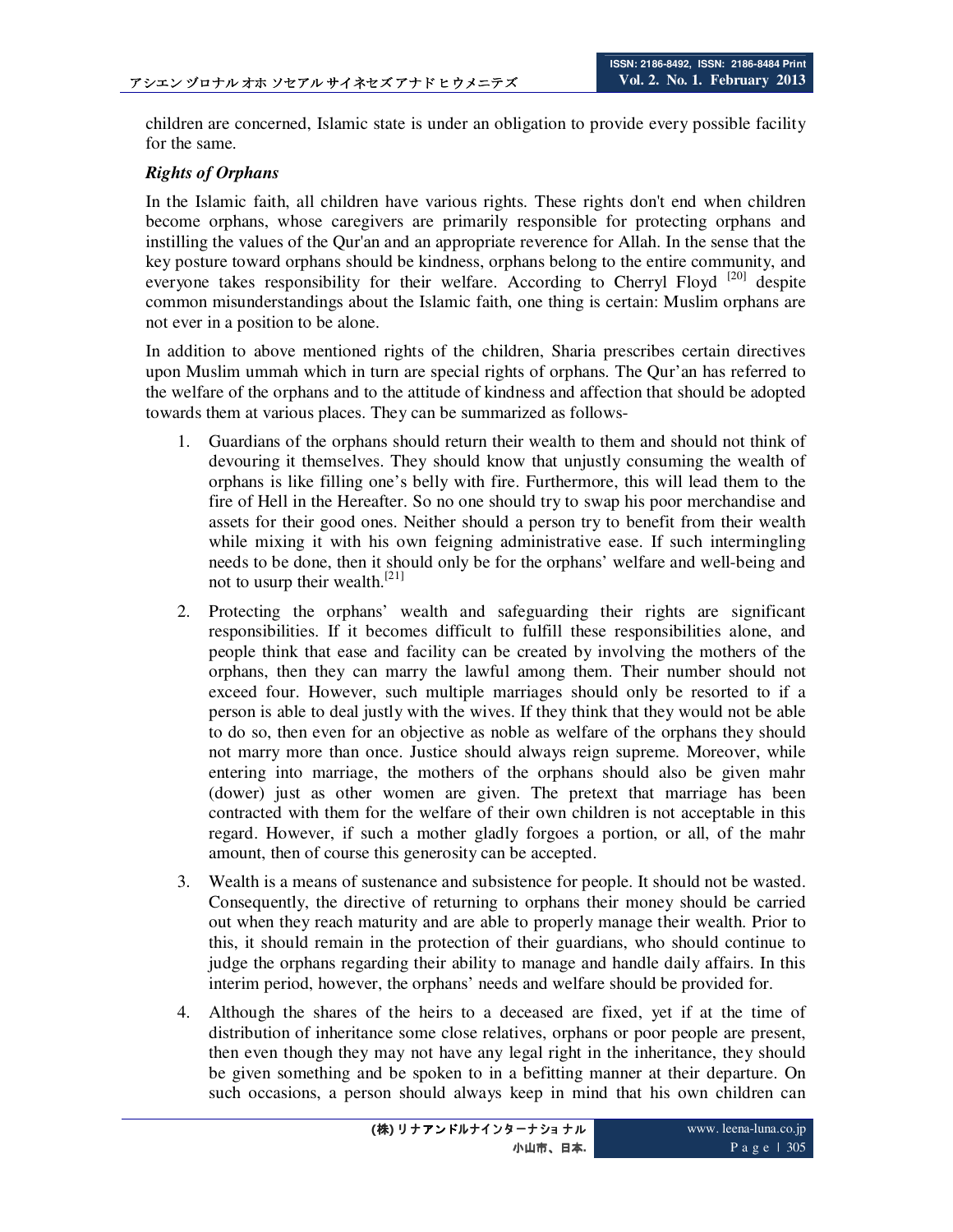become orphans and he may one day have to similarly leave them at the mercy of others.  $[22]$ 

5. Orphans, poor and needy people are entitled to a fair right and share of the Islamic treasury. <sup>[23]</sup> This is based on the Hadith, "Whosever leaves behind a legacy (wealth and estates) will become entitled to his heirs. As for the persons who leave behind poor and needy members of his family, Allah and His Messenger will take care of them".  $[24]$ 

Additionally, other voluntary donations, gifts, financial commitments and the like are given in a good cause to please the Almighty Allah, and extended willingly to the poor and needy members of the Islamic society. This is also based on the Hadith of the Prophet : "Any group of people who reside in a specific Islamic community who do not care for the hungry person among them shall not be considered by Allah and His Messenger as committed Muslims"  $[25]$ . Food and decent sustenance are secured for people in an Islamic society by availing decent and suitable work opportunities for work force in the society. As for individuals who can no longer work due to old age, inability to work, chronic diseases or the lack of bread earner in the family, such individuals becomes entitled for public aid and assistance from the Islamic government. Zakah represent a full mechanism of social integration among the various individuals of the Islamic society. This is based on the Hadith of Prophet in an advice to his Companion Muaaz bin Jabal while sending him in a Dawah, call to Islam mission, to Yemen saying, "Tell the people of Yemen that Allah has prescribed a certain percentage of their wealth as Zakah. Such Zakah will be taken from the rich members of the Islamic society and given to the poor and needy ones". [26]

### **CONCLUSION**

Muslim jurists have based their discussion about rights of children on the general understanding and commandments of the Quran and Sunnah (traditions of the Prophet Muhammad). In the Islamic faith, all children have various rights. The rights of the children are well protected in Sharia (Islamic law). Islam not only designates rights of children after they are born, but also they have rights before their birth. So far as the rights of orphan children are concerned, Holy Quran makes special reference for protecting their rights.